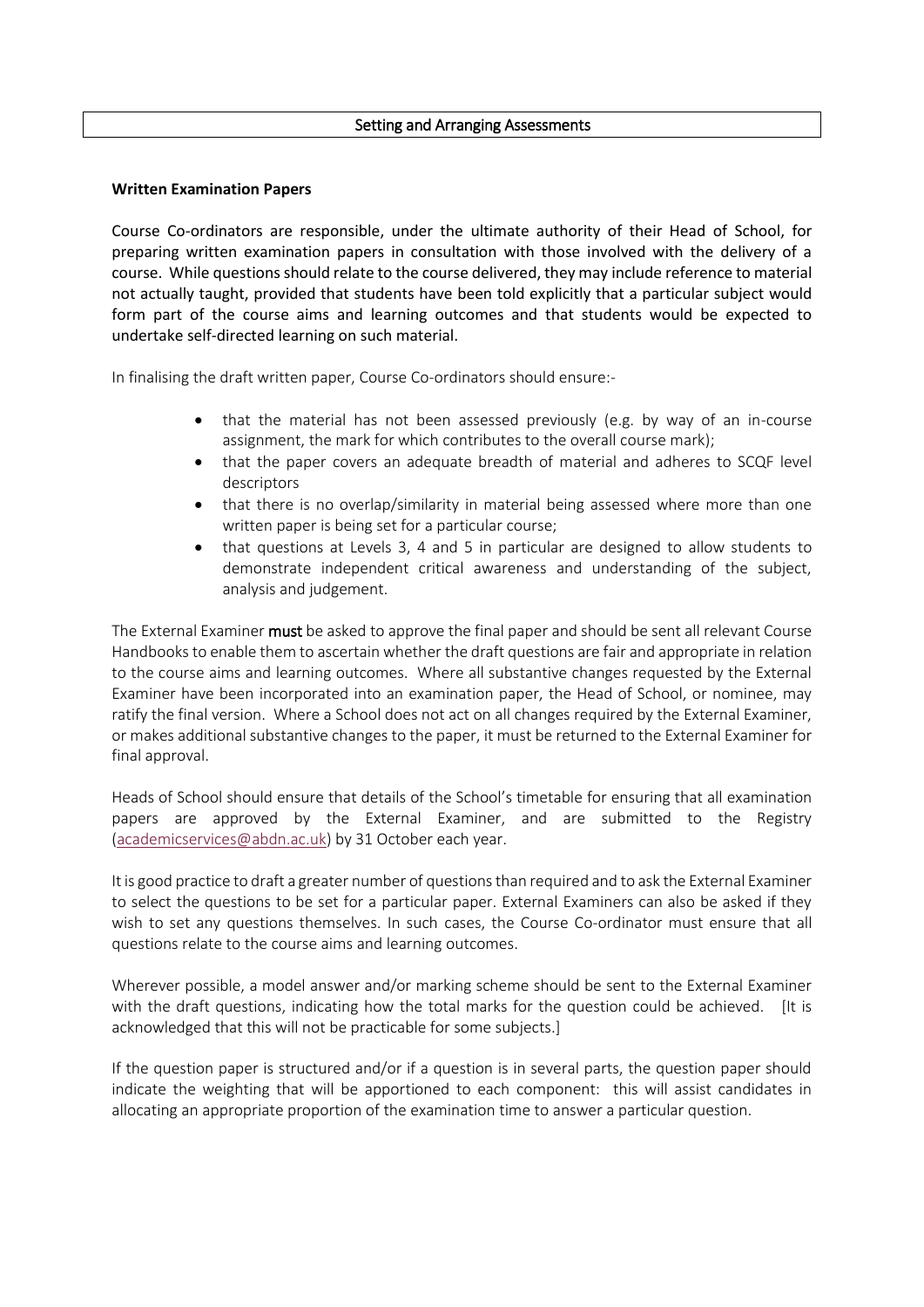## In-Course Assignments and Projects/Dissertations

Although it is not a requirement for External Examiners to approve in-course assignments and project/dissertation titles, Course Co-ordinators should consider whether to discuss these with the External Examiner(s) before being finalised in view of the fact that External Examiners are required to approve overall course marks and, in so doing, have the right to request any item of in-course assessment.

Notwithstanding the above, topics for in-course assignments and projects and dissertations should be selected having regard to the criteria for setting written examination questions.

# Referencing and Avoiding Plagiarism

Plagiarism is defined in the *Code of Practice on Student Discipline (Academic).* It is incumbent on those setting any type of assessment to ensure that the requirements of the assessment are clear and do not lend themselves to plagiarism.

It is also incumbent on Schools to ensure that students are given adequate advice on citation and referencing so as to avoid plagiarism. In so doing, Schools must provide the following information in their School/Course Handbooks:-

The University's definition of plagiarism guidance on how to avoid plagiarism in regard to particular types of assessment, which should include the following:-

- instructions on the correct methods of referencing sources (i.e. both in footnotes and in the bibliography), with examples;
- advice on when to use quotation marks;
- emphasising the importance of a student giving their own interpretation when using, quoting or paraphrasing the work of others (this would include the use of information down-loaded from Internet sites);
- guidance for those working in groups, to indicate whether or not an individual contribution was expected in regard to the assessment of the work (it is acknowledged that it may be impossible or undesirable to identify individual contributions for some group projects).

In addition, Schools are asked to make every effort to ensure that the design of an assessment does not promote the possibility of plagiarism but instead requires from the student individual and critical use of resources appropriate to their level of study.

TurnitinUK (plagiarism avoidance software) is an on-line facility which enables electronic comparison of students' work against electronic sources, including Internet material and work submitted by students at the University of Aberdeen and at other institutions. Further information can be provided by th[e Centre for Academic Development.](http://www.abdn.ac.uk/cad/)

## Information to Candidates

In regard to the information that might be provided to students concerning written examinations, staff must ensure:-

• that caution be exercised when informing students about the content (as opposed to the structure) of a written examination and should be sufficiently broad so as not to give students an unfair advantage in completing the examination;